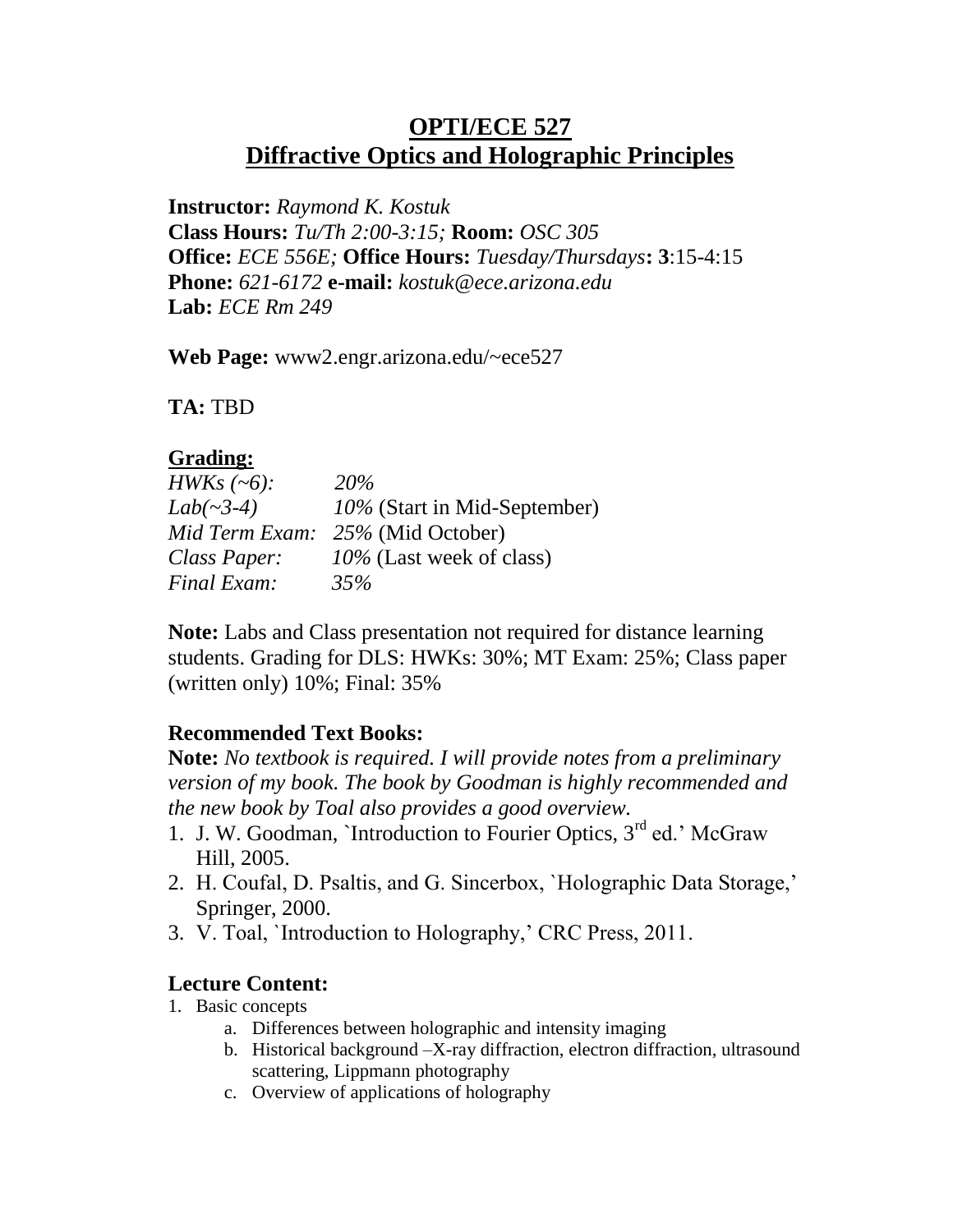- 2. Introduction terminology
	- a. Absorption and phase modulation
	- b. Thin and Thick gratings Bragg condition
	- c. Transmission and Reflection gratings
	- d. Image properties image fidelity
	- e. Diffraction efficiency
	- f. Interferometric and Computer Generated holograms
	- g. Recording geometries
	- h. Materials used for holography and material characteristics
- 3. Basic Holographic Recording Process
	- a. Construction, exposure, and reconstruction- real and virtual image
	- b. Relation between basic holographic processes and the response of photographic film
	- c. Enhanced scattering from a periodic structure grating equation, grating period
	- d. Example interference of two plane waves using propagation vectors
	- e. Grating vector calculation from propagation vectors –examples
- 4. Analysis of Holographic Recordings spatial frequency analysis
	- a. In-Line, Gabor type hologram analytical equations
	- b. Analysis of zone plate –basic concepts of focus, phase matching at different locations on the aperture.
	- c. Off-axis hologram
- 5. Fourier Analysis of gratings
	- a. Review of Rayleigh Sommerfeld far-field diffraction formulas
	- b. Diffraction patterns from rectangular and circular apertures
	- c. Fourier analysis of periodic absorption and phase grating apertures
	- d. Fourier analysis of off-axis gratings
	- e. Different types of holograms characterized by Fourier properties.
- 6. Image analysis of holograms
	- a. Exact ray tracing
	- b. Aberrations of holographic lenses –basic aberration characteristics
	- c. Monochromatic aberrations.
	- d. Spectral dispersion of gratings
	- e. Modeling holographic optical elements
- 7. Hologram Recording Requirements
	- a. Coherence temporal and spatial
	- b. Temporal coherence of sources with finite  $\Delta v$  and  $\Delta t$
	- c. Visibility, mutual degree of coherence
	- d. Coherence, polarization rotation effects on visibility
	- e. Coherence of multimode lasers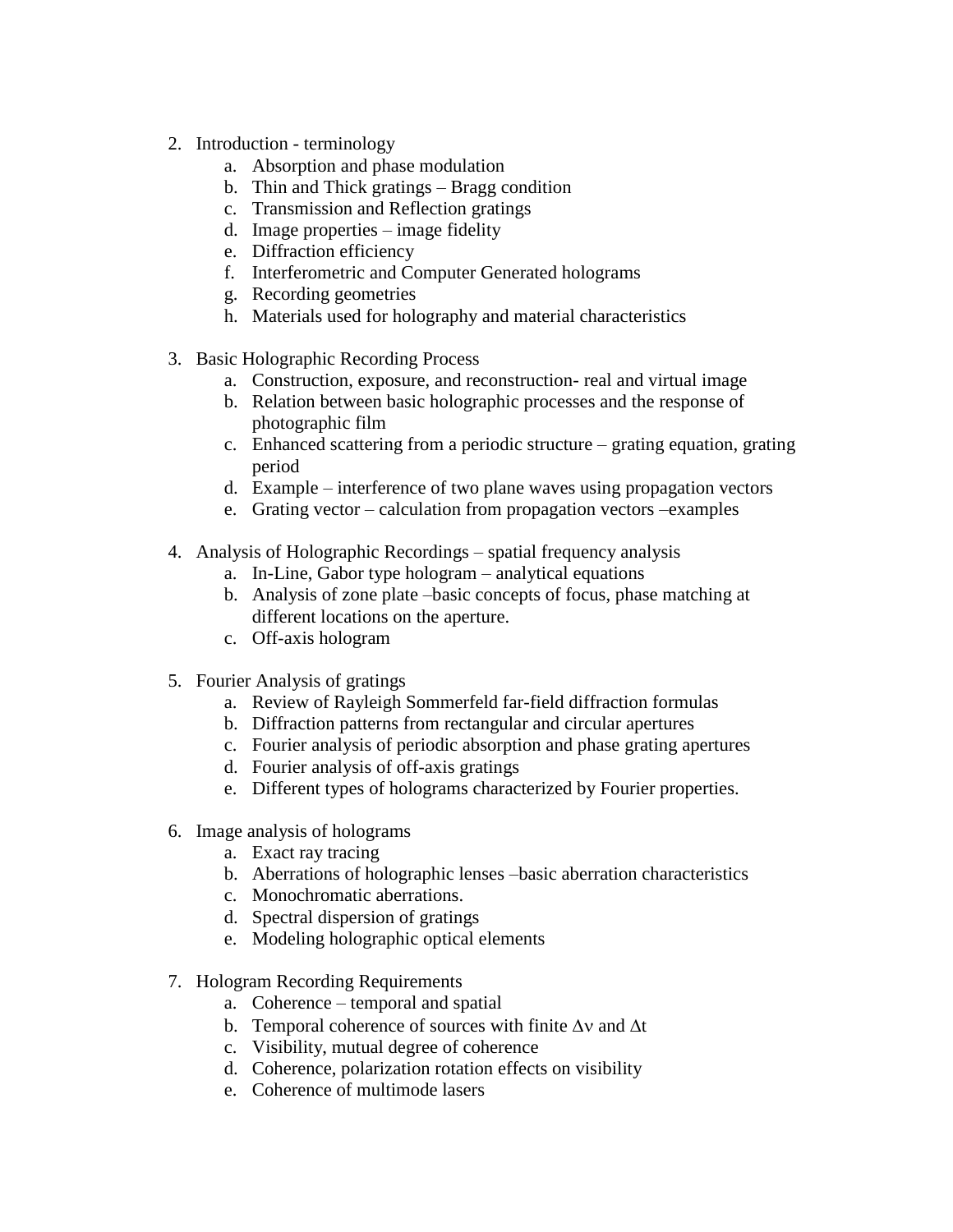- f. Spatial filters
- g. Ideal recording material properties
- 8. Coupled wave analysis
	- a. Kogelnik's approximate coupled wave analysis
	- b. Basic description of diffraction efficiency modeling
	- c. Transmission holograms
	- d. Reflection holograms
	- e. DE of TE and TM polarization
	- f. Basic description of other types of approximate models Raman Nath
	- g. Criteria for thin and thick holograms
	- h. Introduction to rigorous coupled wave analysis
	- i. Sequential and simultaneous hologram multiplexing
	- j. Wavelength and angular selectivity of volume holograms
	- k. Effects of absorption during construction
- 9. Holographic materials –recent developments
	- a. Silver halide films
	- b. Dichromated gelatin
	- c. Holographic photopolymers
	- d. Photoresists
	- e. Photorefractive crystals and polymers
- 10. Computer generated holograms
	- a. Detour phase encoding
	- b. Interferometric encoding
	- c. Example problem
- 11. Digital Holography
	- a. Recording and reconstructing holograms on digital cameras
	- b. Resolution and recording requirements
	- c. Digital holographic microscope
	- d. Holographic optical sectioning
- 12. Optical Data Storage
	- a. System metrics: M#, material sensitivity
	- b. Fourier transform configurations
	- c. Multiplexing schemes
	- d. Photorefractive and disk systems
	- e. Phase masks
	- f. Associative Memory Systems
- 13. Other Applications
	- a. Fiber Bragg gratings
	- b. Displays
	- c. Holographic spectrum splitting systems